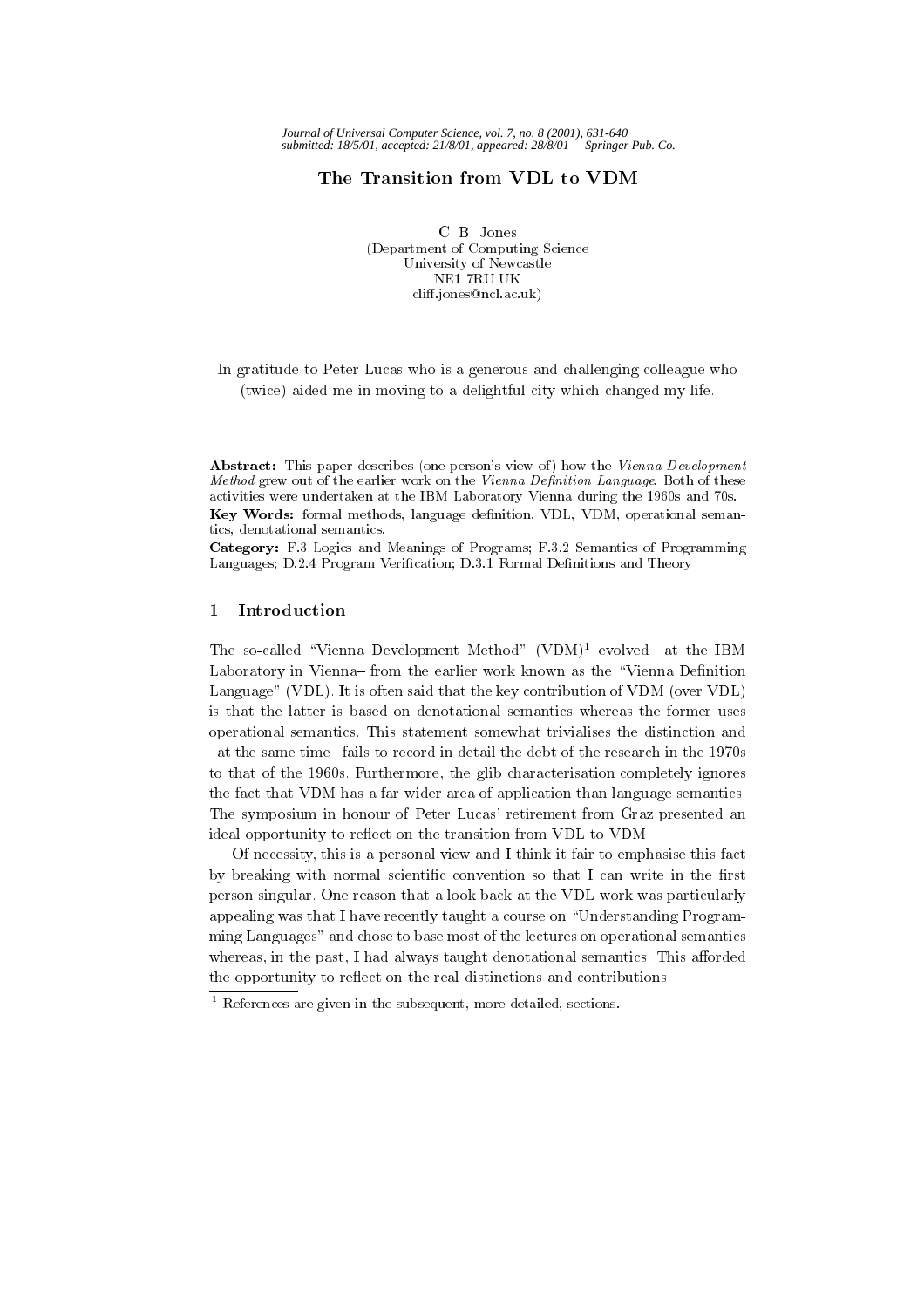## 2VDL and the 1960s

The most accessible detailed publication on VDL is [LW69]. The language which became known as "PL/I" was initially to have been called "New Programming Language" until the UK National Physical Laboratory pointed out that they had prior claim on the acronym "NPL". It was clear from its inception (for an account see [Rad81]) that PL/I was going to be a large language and it had also become obvious that even the semantics of a smaller, more focussed, language such as FORTRAN was beyond precise description by natural language alone. An effort was mounted by IBM researchers in the Hursley (UK) and Vienna laboratories to give a precise semantics to PL/I. The main contribution of the Hursley group was a series of "LDH" notes<sup>2</sup> which sketched models and commented on the more completely formal description being created in Vienna. One of the Hursley models has a key role in the story below.

#### 2.1Language definition

In the early 1960s, the idea of defining the semantics of a programming language was seen by key men of insight as an essential step to putting programming on a sound footing. Professor Heinz Zemanek -who was the director of the IBM Vienna Group-convened the first ever IFIP Working Conference at Baden-bei-Wien on the subject of "Formal Language Description Languages". The proceedings of the 1964 conference (published as [Ste66]) contain seminal papers and a record of the fascinating discussions (recorded by people in and around the Vienna group including Professor Hermann Maurer who thanked Peter Lucas publicly for this opportunity at the Graz Symposium).

A cornerstone of the subsequent VDL approach is John McCarthy's paper [McC66]. This indicates both the level of ambition and the main scientific idea of 1964. McCarthy proposes describing the semantics of a language (micro-ALGOL) by writing a recursive function that takes a program and a starting state and computes (if possible) a final state. This is of course the purpose of any interpreter for a language. But  $-rather$  than being written to run on a machine-McCarthy's *abstract interpreter* used abstractions of both the program object and of the state of the computation. (In fact, McCarthy's "abstract objects" have a specific part to play in the comparison of VDM with other approaches.)

It is important to note that in [McC66] there was no mention of handling errors, there were no abnormal jumps in Micro-ALGOL and that even the essential notion of ALGOL scope had not been handled. There was still work to be done. In the ensuing discussion, on hearing that Micro-ALGOL did not even have conditional statements, Christopher Strachey commented "All right.

 $\,$  -Language Dennition Hursley"; there was a similar series of "Language Dennition  $\,$ Vienna" notes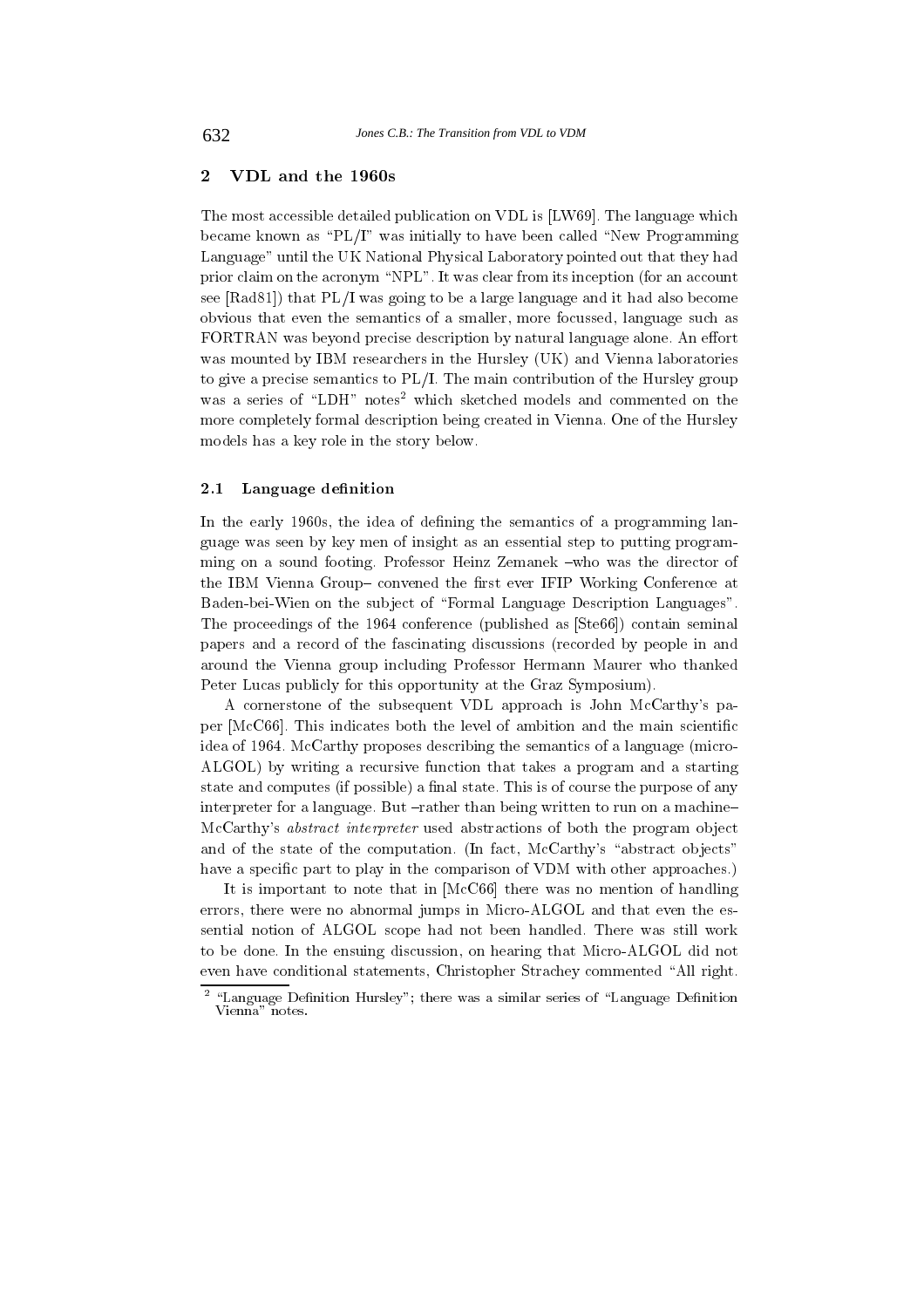Minute Micro-ALGOL." McCarthy however claimed in Section 7 of his paper that "All of these difficulties can be resolved"; that is, he believed that the extension of his abstract interpreter idea to cover the whole of the semantics of ALGOL-60 was achievable and he went on to claim that this \will clarify the problem of compiler design".

From this seed, the Vienna group grew a huge tree. In fact, they have always insisted on also acknowledging the stimulus of Cal Elgot (e.g. [ER64]) and Peter Landin. One landmark was the publication of "Tentative Steps" [Ban65] which was an edited collection of views. Overall, this period of research produced definitions which were "operational" in the sense that they described the steps of an (abstract) interpreter: a program in a language had to be understood from the steps of its computation from a particular state.

The acronym "ULD" is for "Universal Language Document"; ULD-I was the name given to the natural language description of PL/I; ULD-II to Hursley's version; ULD-III was the internal name for the series of PL/I descriptions which came from the Vienna group. The first version was printed in 1966; the third and final version in April 1969. JAN Lee coined the name "Vienna Definition Language" and definitions of several other languages were written in VDL as well as a number of related books by researchers outside IBM.

# Some evaluation of VDL

It is useful to catalogue some of the contributions to operational semantics made by the Vienna group in the 1960s.

- { An appropriate collection of generic abstract collections was chosen (sets, maps and sequences).
- $-$  McCarthy's notion of abstract objects was enriched with a modification operator  $(\mu)$ .
- { A way of handling jumps (and other abnormal terminations) was chosen.
- { An approach to non-determinism was worked out.
- ${\bf T}$  . The consequences of the realisation that non-determinism was an adequated was an adequated was an adequated model of the parallelism inherent in PL/I's tasking concept were incorpo-
- { An implicit characterization of the various ways that storage mapping could be done in PL/I was thought through (see [BW71]).

In addition to this list of resolved technical challenges, a notation had to be devised which made the overall description readable.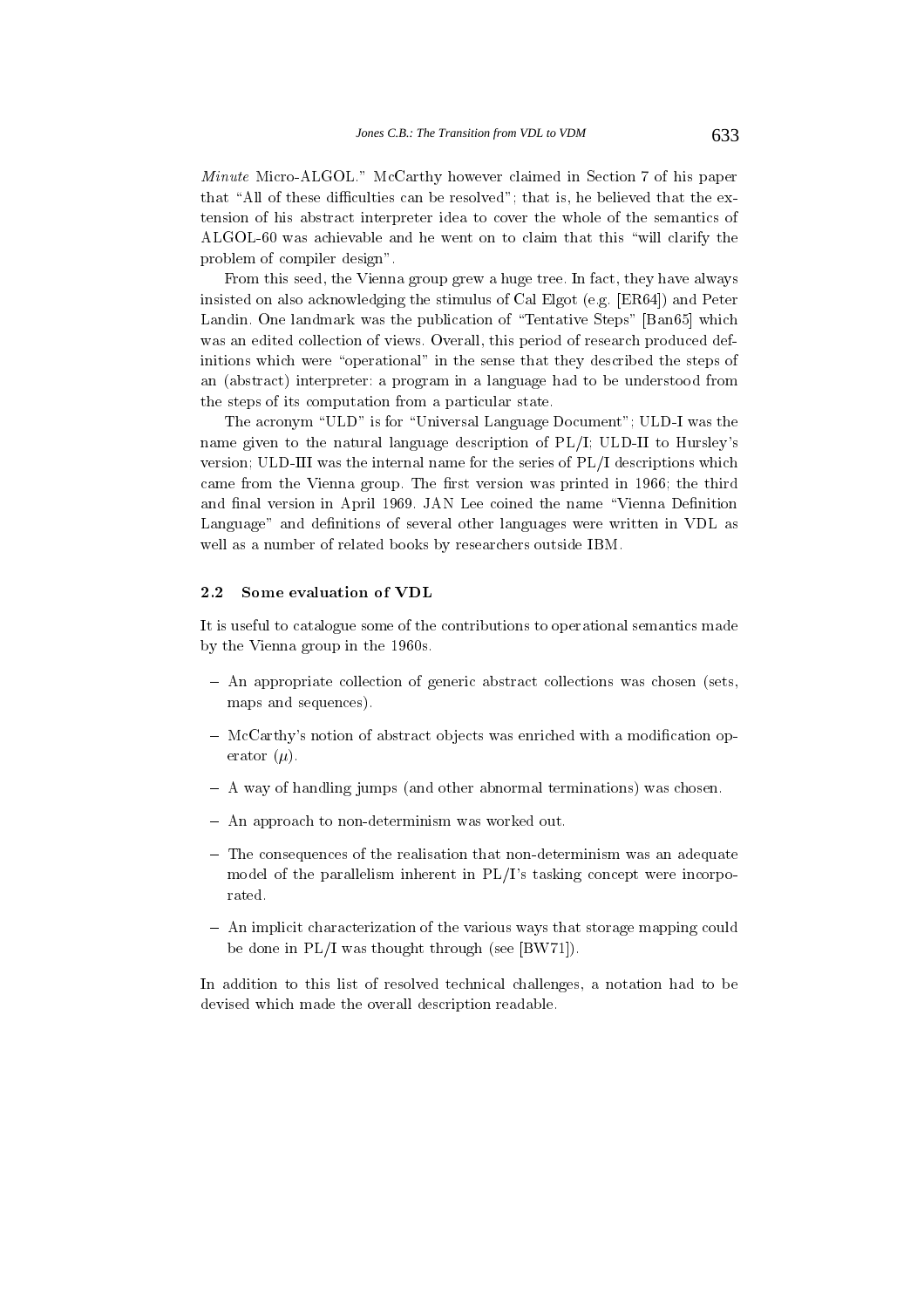It is natural to ask what was the contribution in Gordon Plotkin's 1981 Arhus lecture notes [Plo81] which resulted in a revival of work on "Structured Operational Semantics". If one were to single out the most dramatic practical change it would have to be the inference rule style of presentation. This single piece of genius offered a natural way of handling non-determinism.

#### 2.3Justifying compiling algorithms

It is only at this point  $-1968$  that I had any involvement in the Vienna story. I had been working on the testing of the first  $PL/I$  compiler in Hursley. We saw 635 hand-written test cases run successfully and we had automatic tools to generate unlimited numbers of further test cases. The PL/I compiler was debugged around these test cases, shipped, and fell over on an embarrassing number of customer programs. I became convinced that testing could never substantially increase the dependability of a product and that quality had to begin at the earliest stages of the design process. In April 1968, I went on a course about ULD-III in Vienna (fell in love with the city) and immediately expressed a strong interest in joining the Vienna group to understand how their formal descriptions could be used in compiler design. My first (two-year) stay in Vienna began in August 1968.

Hursley and Vienna had chosen different models to explain the idea of reference to local variables in blocks and procedures. There arose naturally the question of whether these two models were equivalent. Peter Lucas had the inspiration to link the two mechanisms into a more complicated machine which essentially combined and updated both sets of state components; he then proved a data type invariant which expressed that the hypothesised linkage was preserved by all operations. It was then argued that unnecessary "ghost variables" could be erased. For the subsequent discussion, it is important to note that this approach was general in that an arbitrary relation could be handled.

It was also telling that Peter Lucas attempted to single out this result from the whole language definition: he promoted the idea of separating proofs about implementations of language concepts which could be considered one at a time.

In the period 1968–70, we conducted many experiments in how a language description could be used as the basis for the design of a compiler. One of my contributions was to show that a representation (in the implementation) could be related to an abstraction (in the description) by means of a retrieve function (i.e. a homomorphism from the representation to the abstraction). Interestingly, this approach (subsequently used as the main approach to *data reification* in VDM) was strictly less powerful than Lucas' twin machine. We understood this but saw it as a useful heuristic that an abstraction should have no implementation bias. It was not until much later that the research with colleagues in Manchester (notably Tobias Nipkow and Lynn Marshall) showed me that there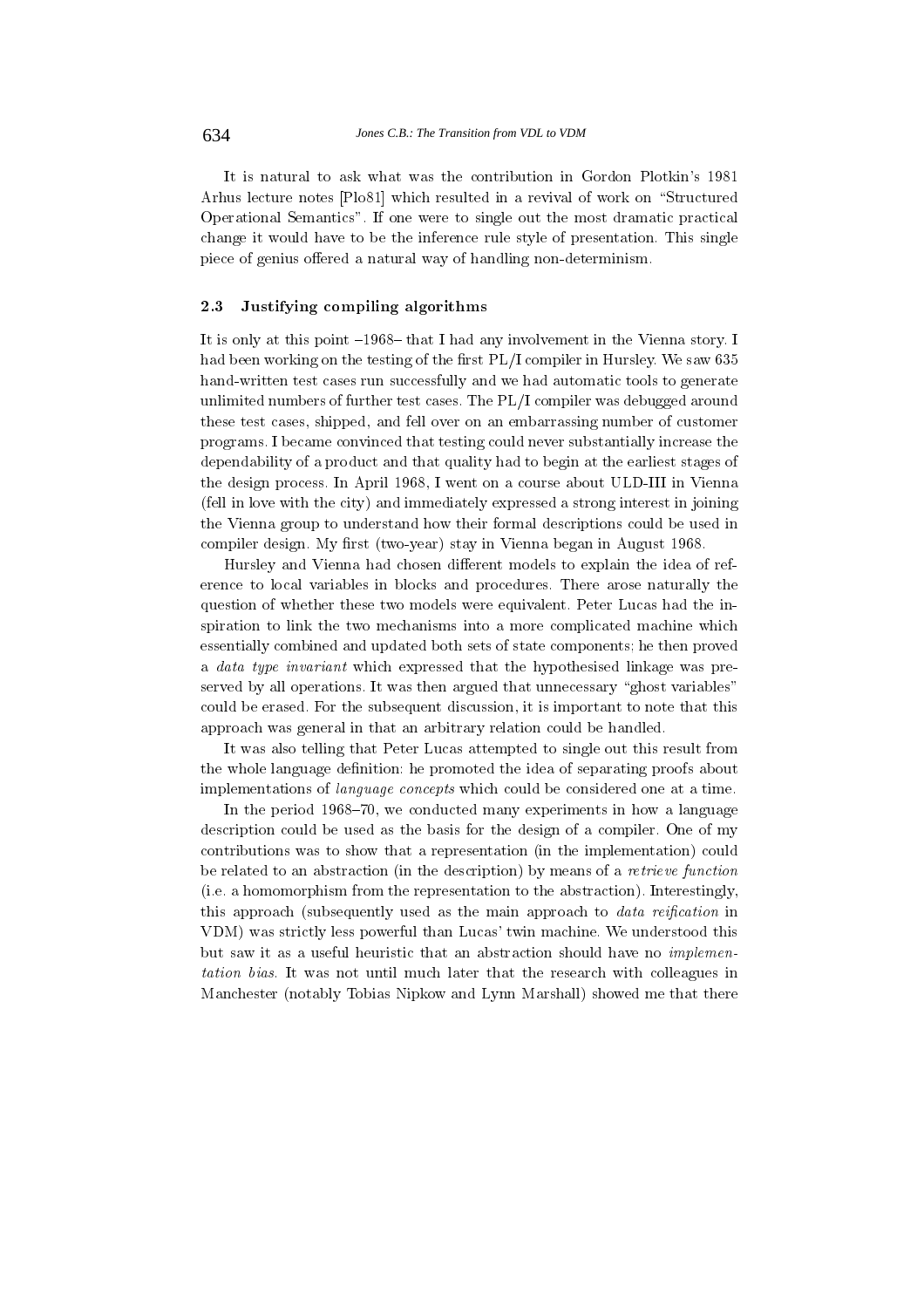were occasions where the more general method was required. (An account of the work on data abstraction and reification is given in [Jon89].)

A contribution which was to have a more direct influence on the language semantics research in VDM resulted from my dissatisfaction with the way VDL definitions handled abnormal changes of sequence like goto statements (PL/I also has a complicated exception handling mechanism called "on units"). Derived from an earlier internal report, [HJ71] was the external publication which introduced the exit construct; this was to play an interesting part in the debate between Oxford denotational semantics and VDM.

It is difficult to convey the excitement of that time. We had frequent seminars at which we presented new ideas for proofs about -or based on-language descriptions. I remember one where Wolfgang Henhapl trailed a "mathematician's approach" to the proof of the block concept and showed one line consisting of a citation to an earlier proof of the result: the non-trivial point was to question whether we were actually building on each others' work or just playing with the same theorem time and again; this argument was countered with the claim that we were interested in method and not just results.

The most stimulating seminars were those given by Dana Scott on a visit late in 1969. We in Vienna had been struggling to understand fully Floyd's method and actually invited Scott -who had attended an IFIP WG2.2 meeting in Vienna- to spend a week with us to discuss [Flo67]. Dana was fortunately not constrained by our intentions and actually presented his evolving work with Jaco de Bakker; the manuscript [dBS69] is a gem and was one of our first exposures to what was to become the denotational approach.

The appeal for a different approach could not have found more fertile soil. In our proofs, we had found on a number of occasions that the potential flexibility of an operational definition could make it far harder to prove results. For example, [JL71] represents a rather careful argument for the correctness (with respect to an operational description of the relevant language concept) of a standard compiling technique for reference to local block variables: the axiom which was most tedious to prove established only that the *environment* was the same before and after any statement that was executed. In spite of seeing the need for an alternative approach, I was less than convinced by the mathematics that Dana needed and he claimed he was "cut to the quick" on one occasion when I asked if it was all really necessary.

But, this brings the story to the point of Section 3 before which a few other Vienna contributions are worthy of note.

#### 2.4Other gems

The VDL definition of  $PL/I$  was huge; many researchers thought the enterprise a waste of time (and paper). The  $500$  copies printed (on very thin paper) would  $-it$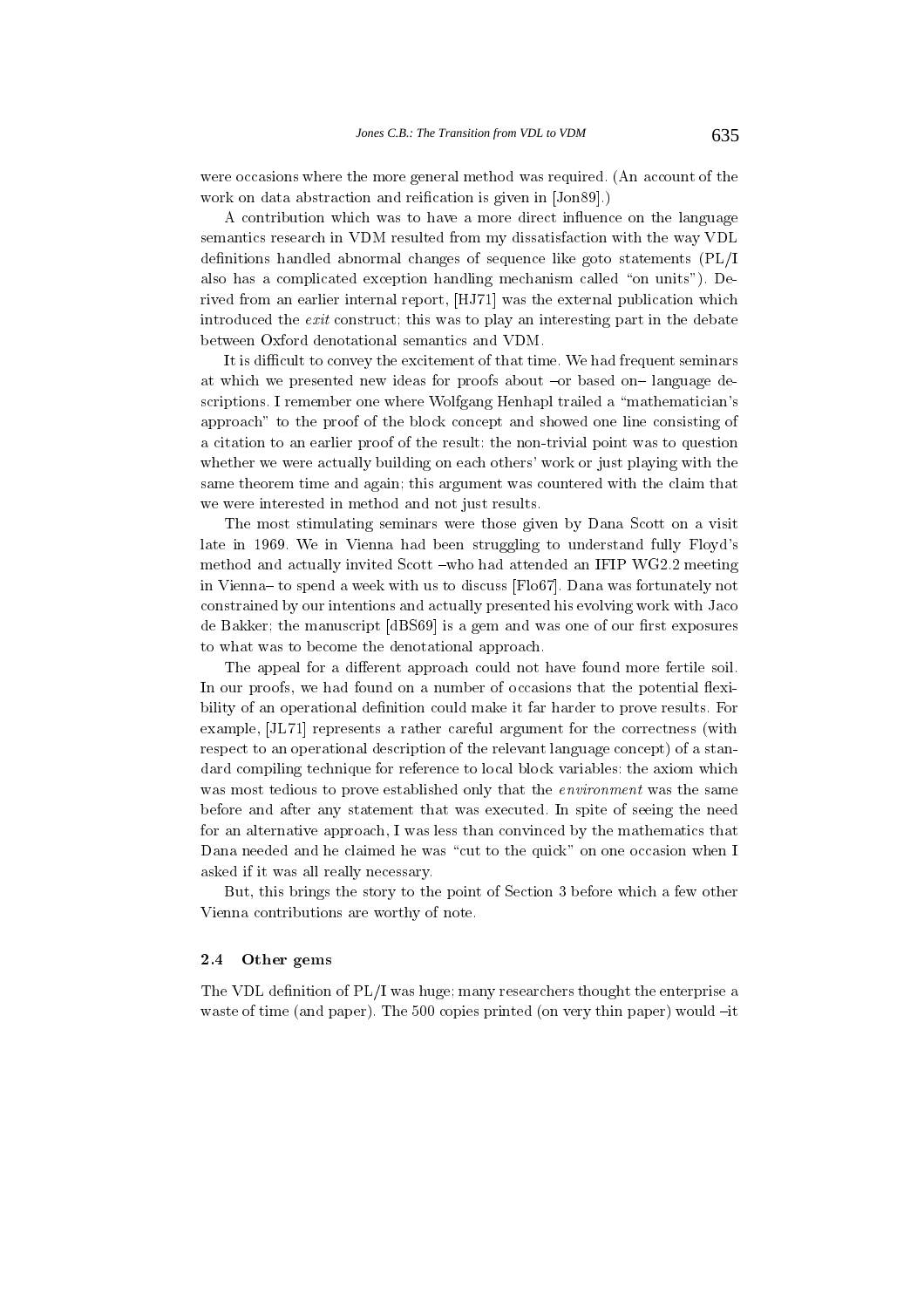was claimed– be higher than *Stephansdom* if stacked. It would have been difficult to type and impossible to control the layout when changed had it not been for a wonderful automatic layout system "Formula 360" [KS69] (and what a pleasure it was to meet -among many old friends- Fritz Schwarzenberger in Graz). This pearl of a system automatically chose line breaks within long formulae by cutting the parse tree as high as possible: a brilliantly simple and effective rule.

An almost completely overlooked fact is that the Vienna group published work on an axiomatic approach in the 1960s. In fact they used the *stack* as an example in a paper given to patent lawyers in 1969. Remember also that the storage component in VDL definitions was characterised axiomatically.

A whole series of papers from this research discussed various aspects of compiler design from formal descriptions; in addition to those cited above, ones which came readily to hand include [Hen68, Luc69, HJ70, Jon70, Luc71, HJ71, Luc72].

Although much of the research was conducted in Belfast under Tony Hoare's supervision, it is also fair to list [Lau71] as one of the first major attempts to link language definitions with proof rules for results about programs written in the language. Peter Lauer's research was undoubtedly helped by colleagues in Vienna who are acknowledged in his thesis.

## 3Transitional steps

There was then, in Vienna by 1970, a strong awareness that the operational VDL definitions were a possible  $-b$ ut not ideal $-b$  as is for formal compiler derivation. Such definitions could perhaps be compared to Roman numerals which were an adequate way of recording numbers but were far from ideal for their manipulation. Where were we to find our equivalent of the Arabic representation?

Hans Bekic had spent a year with Peter Landin at Queen Mary College, London from November 1968 to November 1969 and was keen that a more denotational approach should be taken. Hans was a mathematician by training (see [Bek84]) and had far less difficulty than other members of the group in understanding the role of, say, fixed points. It is perhaps one of the missed opportunities that Hans was in London when Dana Scott gave his seminars in Vienna during August 1969.

For my part, I returned to IBM's laboratory near Winchester for the years  $1971/2$  and ran an "Advanced Technology" group. One product of our work was to write a functional semantics of ALGOL 60. This report [ACJ72] combined the exit concept with the clear separation of the environment from the state and produced a description in which some of the properties which were messy to prove about a VDL description were immediately apparent. Functional semantics had many of the advantages of structured operational semantics.

The other lasting piece of work that was initiated at this time was the ideas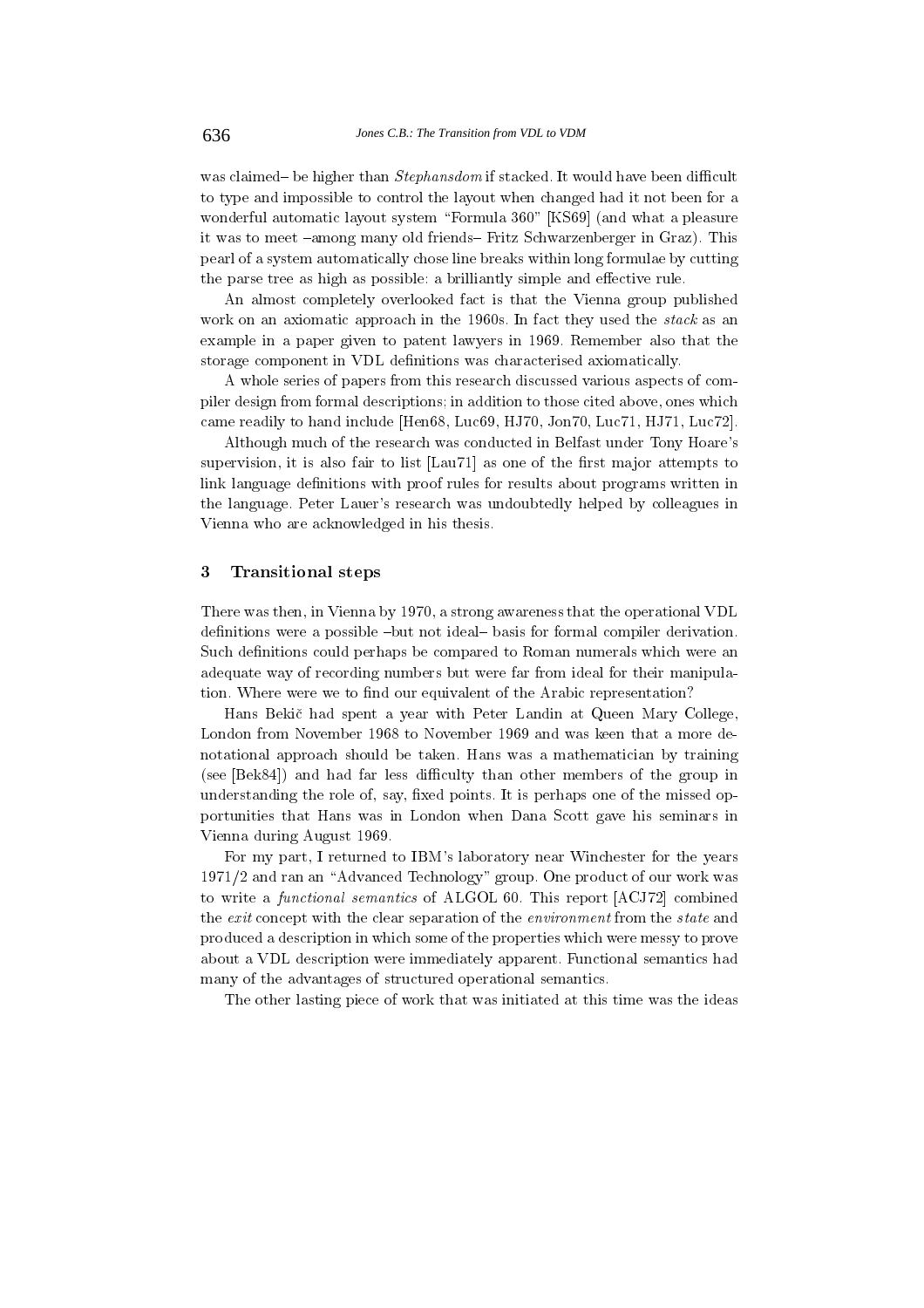(in particular, what became known as *data reification*) on program  $-$ as distinct from compiler – derivation: see  $[Jan72, Jon73]$ .

The Vienna group itself spent much of the period 1970/2 on the oft-repeated, but ultimately quixotic, venture of finding potential parallelism hidden in FOR-TRAN programs.

## 4VDM and the 1970s

#### 4.1Language definition

In late 1972, the Vienna Laboratory was given the task of building a PL/I compiler for an evolving, novel, machine. I remember vividly the call from Peter Lucas when he told me about this; the invitation to transfer back to Vienna was hardly out of his mouth before I agreed.

We immediately started an exchange of notes on the style of a definition that would serve as a formal basis for the derivation of the compiler and the discussion converged on a sugared denotational style. The basic idea of a denotational denition is to map constructs of the language (to be described) homomorphically to some space of understood objects. For simple sequential languages, the chosen space of denotations could be functions from states to states. Although Hans Bekic was actively thinking about handling concurrency in the denotational approach, we were fortunate that the ECMA/ANSI committee who were standardising PL/I chose to drop the tasking feature of the language thus leaving us with a basically sequential language.

Once the group was all together, we had intensive discussions (one might even say arguments) about how various difficulties were to be tackled. The eventual decision to adopt a version of the earlier *exit* idea was to set us apart from the Oxford denotational school which used continuations. It has also been pointed out by Peter Mosses [Mos01] that the \combinators" used in [BBH+ 74] are a form of the idea later known as *monoids*). We also chose not to use the *disjoint* sum idea in our abstract syntax, preferring to make an explicit distinction assembly as a explicit distinction to whether or not tags were inserted. This decision fitted well with the old VDL definition of abstract objects. In fact, the ways of building the basic (nonfunctional) ob jects passed almost unchanged from VDL to VDM.

One effect of the level of sugaring was that is was in nearly all cases possible to read the VDM descriptions as though they were operational. What then was the key advantage of the denotational style? I suppose I always felt that it was a way of cutting down on options, a way of keeping the definer honest by forcing thought about which things were really important. In practice, in say a compiler design, it was more important that one could see immediately that something could not change (because it was an auxiliary argument rather than in the state) than whether, say, procedure denotations were fully abstract. This is fortunate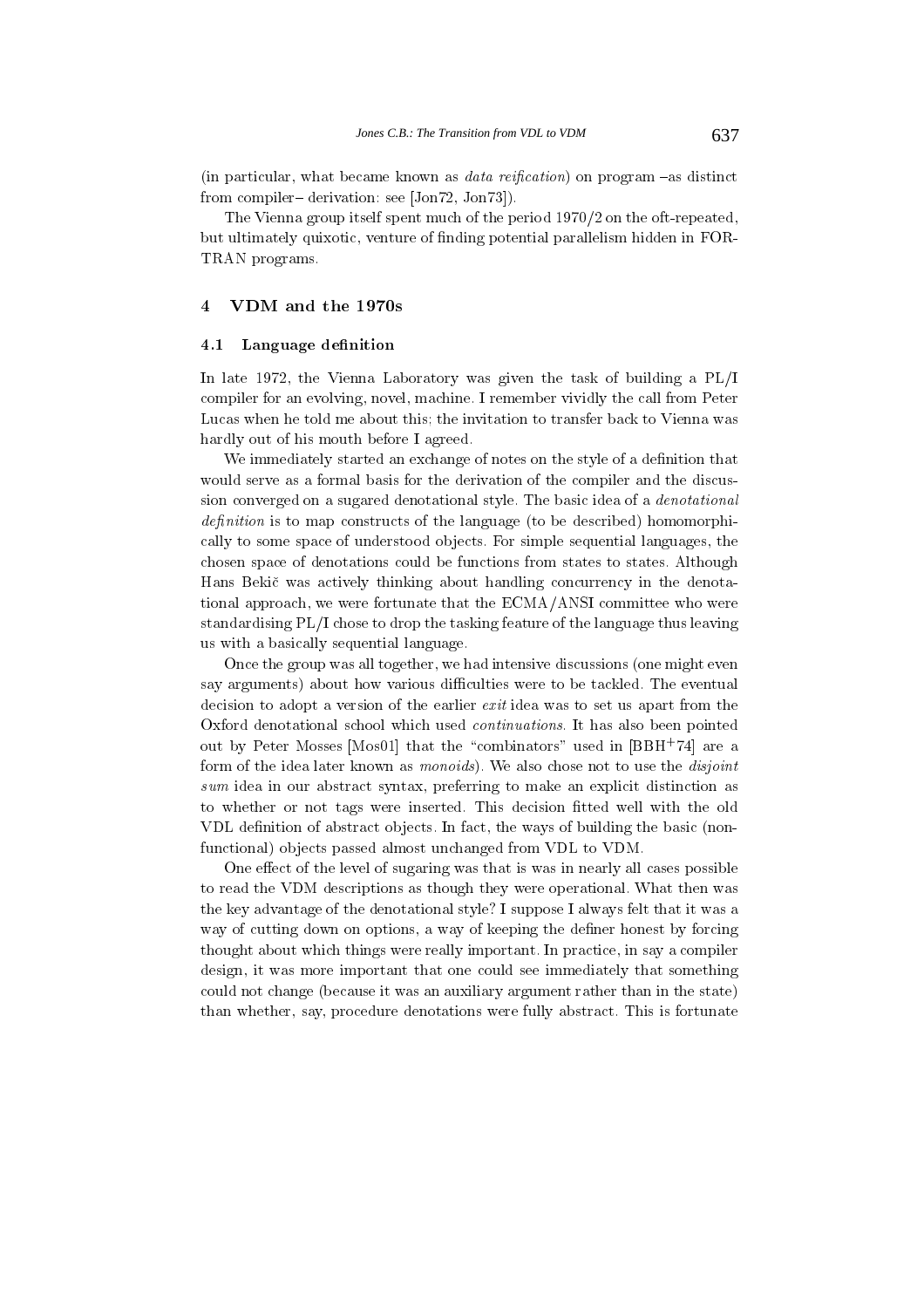since full abstraction results have taken a long time to come and are not likely to be used on large definitions.

For the PL/I description, the *state* (or *semantic objects*) finally crystallised in one long coffee session (lasting to a late lunch) and this made it possible to fix the types of the main semantic functions. From this point, we were able to work fairly independently on separate parts of the definition. The eventual description [BBH+ 74] is almost 100 pages of formulae (accompanied by a \Part II" of similar length which provides commentary). Once again, many researchers questioned the wisdom of investing so much brain power in what was obviously an overly Baroque language but I think an enormous amount was learnt by confronting the description of a language which we could not bend to suit our formalism.

#### 4.2Compiler design

Our task was not simply to write a formal description of (ECMA/ANSI) PL/I but to build a compiler. Achieving this objective was made more difficult by the frequent changes in the architecture of the machine that was being designed in Poughkeepsie. We had an enormous number of telephone conversations and more stays in the Hudson Valley than I care to remember. It was key to our (evolving) approach that we had a firm grasp of the machine architecture. Initially, we were delighted with the fact that a group in Poughkeepsie led by Tony Peacock was writing a formal description of the machine. Unfortunately, US management decided that so much effort was being invested in this that it ought be an executable (and later an efficient) interpreter of the machine's instruction code. The consequent obfuscation of the description destroyed its value as a thinking aid and left us with no choice but to write our own formal description of the machine architecture. I wish I had to hand a copy of Hans Bekic's hand written description (in minute handwriting) which covered only a couple of pages.

In 1975, IBM decided to cancel the project to build the machine in question. Fortunately, the group dispersed (just) gradually enough that we wrote reports summarising the main steps of how we had been working. Again, my list is bound to be biased by the internal documents that I can find but

- $=$  the description of PL/I itself  $|{\bf BBA}|\!/|4|,$
- ${\bf i}$  initial experiments in complict justingent and  ${\bf i}$
- { an outline of a method of [Jon76]

are worthy of mention. The ma jor published summary of the language description and compiler development work (which includes the first proof of equivalence of exits and continuations) is [BJ78] which, when it nally went out of print, was reworked into [BJ82].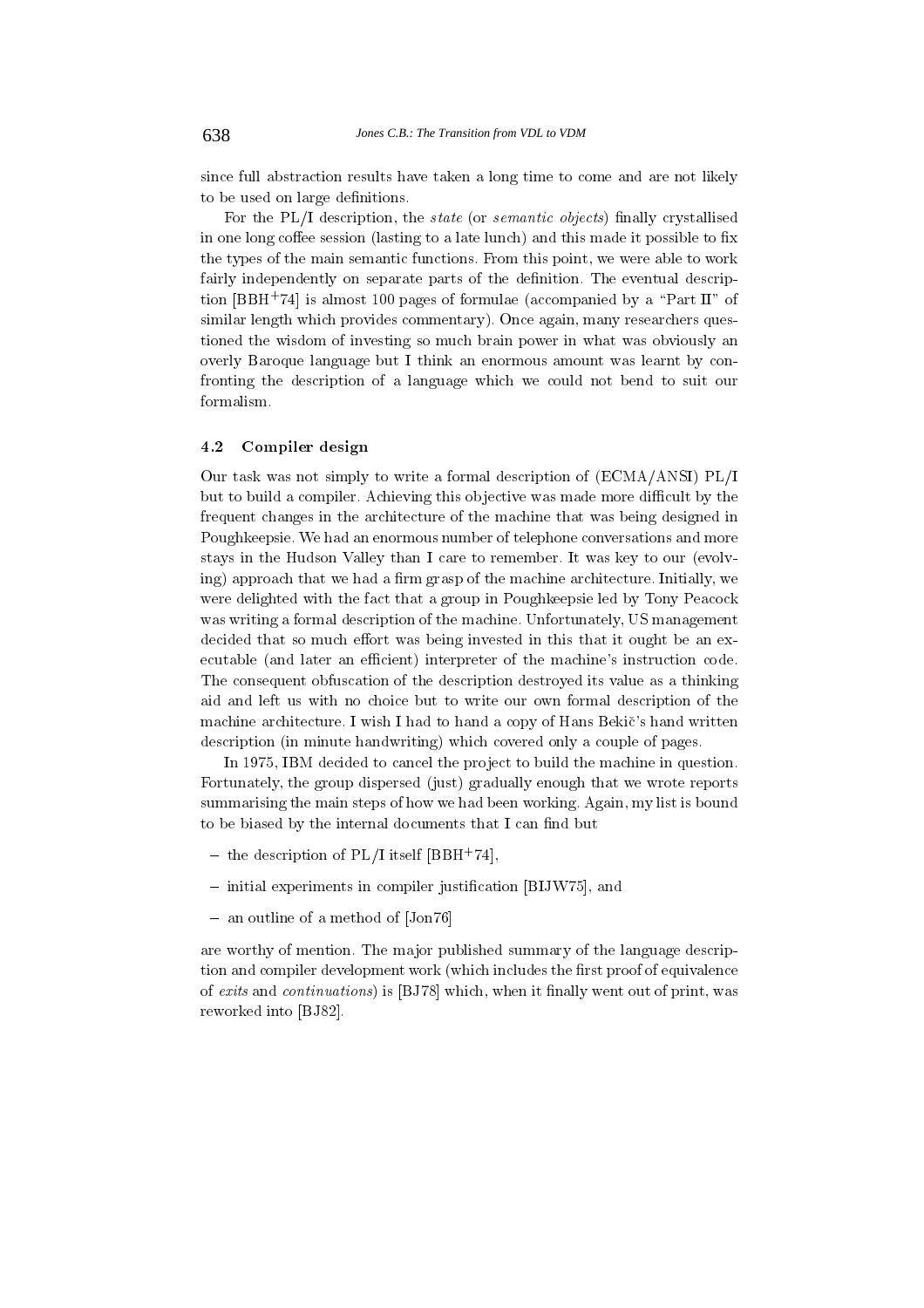#### 4.3Program development

Most applications of VDM have nothing to do with language definition nor with compiler development. The parts of the Vienna Development Method aimed at "normal" program development were, of course, influenced by the work of the early 1970s but these were first published in book form in [Jon80]. An account of the distinctive features of these aspects of VDM has been published as [Jon99].

## 5Looking back in gratitude

One of the most scientically gratifying aspects of the (VDL and) VDM research is the impact that it has had on other formal methods research. It cannot be unfair to claim an influence on VVSL, RAISE, Larch and B.

Personally, the Vienna group was the most stimulating prolonged collaboration of my career and I am grateful to all of my erstwhile colleagues but a special closing word of thanks must go to Peter Lucas without whom I might not have been there (nor have been late for an opera the only time in my life).

# References

- [ACJ72] C. D. Allen, D. N. Chapman, and C. B. Jones. A formal definition of AL-GOL 60. Technical Report 12.105, IBM Laboratory Hursley, August 1972. [Ban65] K. Bandat. Tentative steps towards a formal denition of semantics of PL/I.
- Technical Report TR 25.056, IBM Laboratory, Vienna, July 1965. [BBH+(4] H. Bekic, D. Bjørner, W. Henhapl, C. B. Jones, and P. Lucas. A formal definition of a PL/I subset. Technical Report 25.139, IBM Laboratory Vienna, December 1974.
- [Bek84] H. Bekič. Programming Languages and Their Definition, volume 177 of Lecture Notes in Computer Science. Springer-Verlag, 1984.
- [BIJW75] H. Bekič, H. Izbicki, C. B. Jones, and F. Weissenböck. Some experiments with using a formal language definition in compiler development. Laboratory Note LN 25.3.107, IBM Laboratory, Vienna, December 1975.
- [BJ78] D. Bjørner and C. B. Jones, editors. The Vienna Development Method: The Meta-Language, volume 61 of Lecture Notes in Computer Science. Springer-Verlag, 1978.
- [BJ82] D. Bjørner and C. B. Jones. Formal Specification and Software Development. Prentice Hall International, 1982.
- [BW71] H. Bekic and K. Walk. Formalization of storage properties. In E. Engeler, editor,  $[Eng 71]$ , pages 28-61. 1971.
- [dBS69] J. W. de Bakker and D. Scott. A theory of programs. Manuscript notes for IBM Seminar, Vienna, August 1969.
- [Eng71] E. Engeler. Symposium on Semantics of Algorithmic Languages. Number 188 in Lecture Notes in Mathematics. Springer-Verlag, 1971.
- [ER64] C. C. Elgot and A. Robinson. Random access stored-program machines: An approach to programming languages. Journal of the  $ACM$ , 11:365-399, October 1964.
- [Flo67] R. W. Floyd. Assigning meanings to programs. In Proc. Symp. in Applied Mathematics, Vol.19: Mathematical Aspects of Computer Science, pages 19-32. American Mathematical Society, 1967.